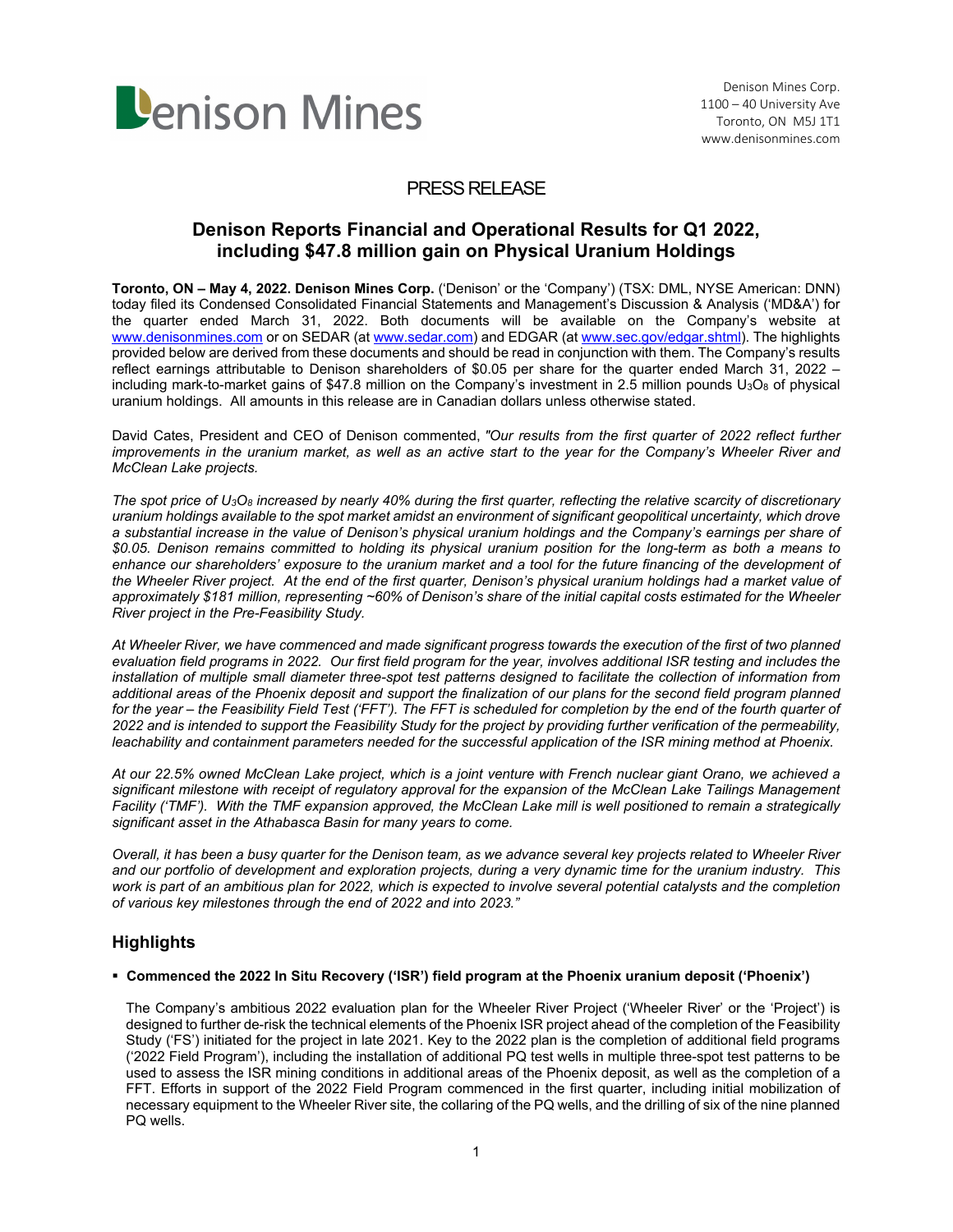#### **Obtained regulatory approval for the expansion of the McClean Lake Tailings Management Facility**

In January 2022, the Canadian Nuclear Safety Commission ('CNSC') approved an amendment to the operating license for the McClean Lake Joint Venture ('MLJV') and Midwest Joint Venture ('MWJV') operations, which allows for the expansion of the McClean Lake TMF, along with the associated revised Preliminary Decommissioning Plan ('PDP') and cost estimate. The McClean Lake mill is a strategically significant asset in the Athabasca Basin region and the approval of the TMF expansion ensures the facility will be well positioned to serve as a regional milling centre for current and future uranium mining projects in the eastern portion of the Athabasca Basin for many years to come.

As a result of the updated PDP, the Company's pro rata share of the financial assurances required to be provided to the Province of Saskatchewan has decreased from \$24,135,000 to \$22,972,000. Accordingly, subsequent to quarter end, the pledged amount of cash required under the 2022 Facility has been decreased to \$7,972,000, and the Company's additional cash collateral of \$135,000 has been released – resulting in the return of \$1,163,000 in previously restricted cash to the Company. Additionally, the Company's reclamation obligation has been updated to reflect the PDP, as well as other relevant estimates, resulting in a decrease in the obligation of \$3,303,000.

#### **Discovered high-grade uranium mineralization at 24.68% owned Waterfound River Joint Venture ('Waterfound')**

In March 2022, multiple new high-grade intercepts of unconformity-hosted uranium mineralization were discovered in the final three drill holes completed during the winter 2022 exploration program at Waterfound. The results were highlighted by drill hole WF-68, which returned a broad zone of uranium mineralization, including a peak interval of 5.91% eU3O8 over 3.9 metres (0.05% eU3O8 cut-off) with a sub-interval grading 25.30% eU3O8 over 0.7 m, located approximately 800 metres west, along the La Rocque Conductive Corridor, of the previously discovered high-grade mineralization (including  $4.49\%$  U<sub>3</sub>O<sub>8</sub> over 10.53 metres) at the Alligator Zone. The newly identified mineralization remains open along strike in both directions and additional drilling to test the extent of mineralization is expected to be completed during the planned summer exploration drilling program.

#### **Received US\$2.1 million from Uranium Industry a.s ("UI") pursuant to new Repayment Agreement**

During the first quarter of 2022, the Company received US\$2.1 million from UI pursuant to the terms of a Repayment Agreement that was executed in January 2022. Under the Repayment Agreement, UI has agreed to make scheduled payments on account of an arbitration award in favour of Denison (with respect to the arbitration proceedings between the Company and UI related to the 2015 sale by Denison to UI of its mining assets and operations located in Mongolia), plus additional interest and fees. The total amount due to Denison under the Repayment Agreement, including amounts already received in 2022, is approximately US\$16 million, which is payable over a series of quarterly installments and annual milestone payments ending on December 31, 2025.

#### **Welcomed new additions to the Board of Directors and the Management Team**

In January 2022, Ms. Laurie Sterritt was appointed to Denison's Board of Directors and Mr. Kevin Himbeault was appointed to the position of Vice President of Plant Operations & Regulatory Affairs. Ms. Sterritt has over 25 years of experience in the fields of Indigenous, government, and community relations, is a member of the Kispiox Band of the Gitxsan Nation, and is a Partner at Leaders International, an executive search firm in Canada. Mr. Himbeault has over 25 years of diverse involvement in the mining industry, including an 18-year career with Cameco Corporation ('Cameco') where he most recently held the position of Operations Manager for the Key Lake mill. Mr. Himbeault will be tasked with oversight of all matters related to process plant operations and regulatory affairs for Denison.

Additionally, in February 2022, Mr. Yun Chang Jeong joined the Board of Directors as a nominee of Korea Hydro Nuclear Power ('KHNP') pursuant to the KHNP Strategic Relationship Agreement ('KHNP SRA'). Mr. Jeong currently serves as the General Manager of the Nuclear Fuel Supply Section of KHNP and fills the vacancy on Denison's Board created by the resignation of KHNP's previous nominee, Mr. Jun Gon Kim.

### **About Denison**

Denison is a uranium exploration and development company with interests focused in the Athabasca Basin region of northern Saskatchewan, Canada. The Company has an effective 95% interest in its flagship Wheeler River Uranium Project, which is the largest undeveloped uranium project in the infrastructure rich eastern portion of the Athabasca Basin region of northern Saskatchewan. Denison's interests in Saskatchewan also include a 22.5% ownership interest in the McClean Lake Joint Venture, which includes several uranium deposits and the McClean Lake uranium mill that is contracted to process the ore from the Cigar Lake mine under a toll milling agreement, plus a 25.17% interest in the Midwest Main and Midwest A deposits and a 66.90% interest in the Tthe Heldeth Túé ('THT,' formerly J Zone) and Huskie deposits on the Waterbury Lake property. Each of Midwest Main, Midwest A, THT and Huskie are located within 20 kilometres of the McClean Lake mill.